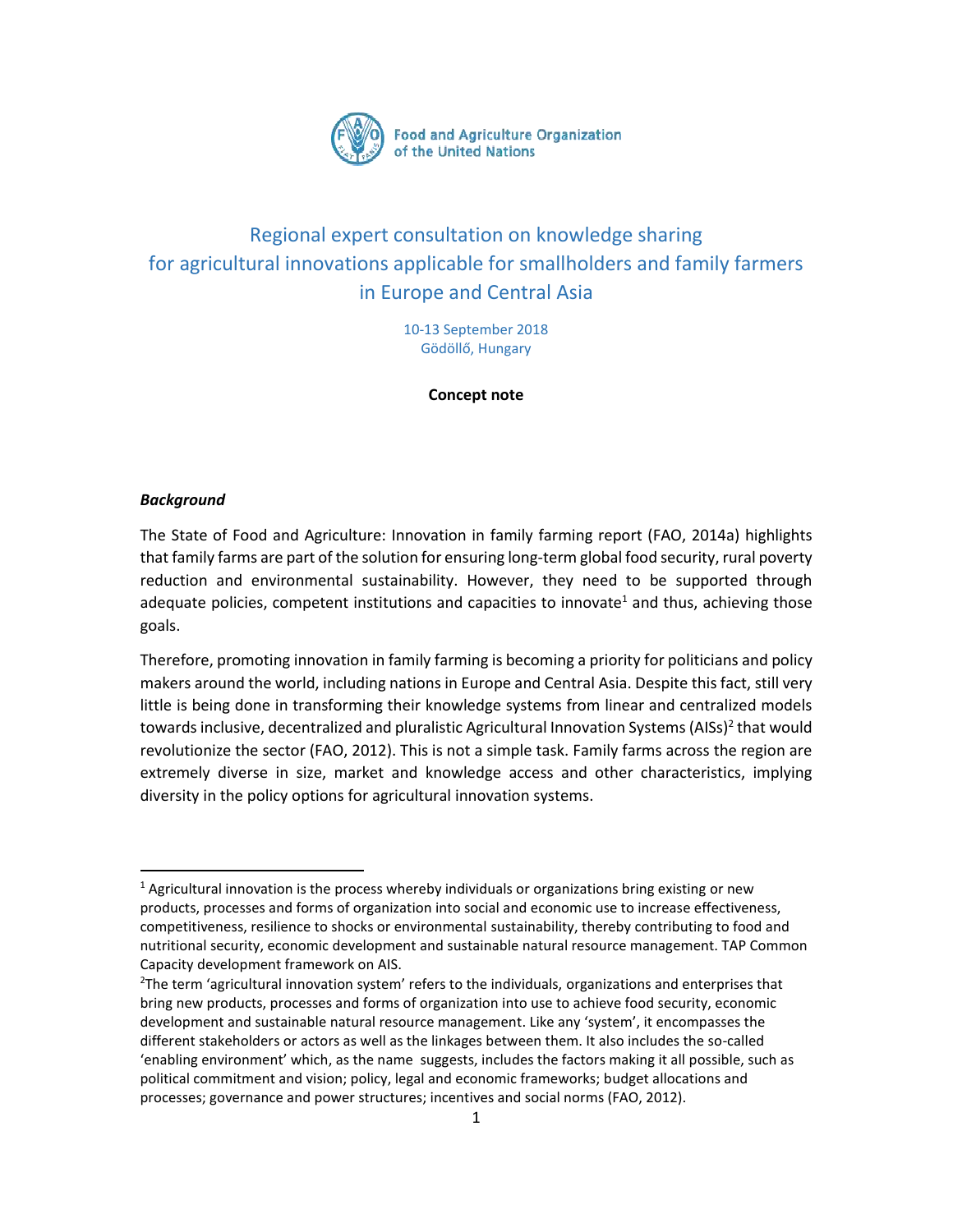On its 39<sup>th</sup> session, the European Commission of Agriculture (ECA)<sup>3</sup>, recognized the need for FAO to assist countries in developing capacities required by AIS actors in Europe and Central Asia, and need for a forum for countries in the region provided by FAO acting as a neutral broker for knowledge sharing on transforming the AISs in the Central and Eastern Europe and Central Asia Region towards more efficient, inclusive, decentralized and pluralistic systems.

Furthermore, during the  $41<sup>st</sup>$  session of the FAO Regional Conference for Europe (ERC<sup>4</sup>), the FAO member countries in Europe and Central Asia encouraged FAO to continue its efforts on knowledge sharing on policies and good practices, in particular with focus on smallholders and family farmers and provide a neutral regional platform on which to share knowledge and support the implementation of national e-agriculture strategies for countries in Europe and Central Asia.

The expert consultation contributes to the FAO regional result 50472 on the establishment of a regional knowledge-sharing platform on innovations applicable for smallholders and family farms, and regional result 50504 enhancing capacities of regional organizations and e-agriculture networks, and supports REU Regional initiative 1: Empowering smallholders and family farms for improved rural livelihoods and poverty reduction.

#### *Objectives:*

 $\overline{\phantom{a}}$ 

The consultation will discuss

- (i) the criteria for data collection on agricultural innovations for smallholders;
- (ii) the mechanisms for data collection and validation,
- (iii) related existing platforms/mechanism and gaps;
- (iv) and the interaction and collaboration with other platforms and networks to avoid duplication.

<sup>3</sup>held on 22-23 September 2015 in Budapest, Hungary, Report<http://www.fao.org/3/a-mo701e.pdf> <sup>4</sup> FAO Regional Conference for Europe (ERC[\) www.fao.org/about/meetings/erc31/en/.](http://www.fao.org/about/meetings/erc31/en/) The ERC requested that FAO:

i. continue to assist countries in Europe and Central Asia in transforming their agricultural sectors and leveraging the livelihoods of farmers, both women and men, through e-agriculture and to foster its responsible use through the three Regional Initiatives;

ii. collect and analyse good practices, tools and mechanisms in e-agriculture for knowledge sharing and provide policy advice and capacity development to maximize benefits and minimize risks;

iii. develop, in collaboration with national, regional and international partners, an inclusive capacity-development framework and strategy in e-agriculture; and

iv. provide a neutral regional platform on which to share knowledge and support the implementation of national e-agriculture strategies for countries in Europe and Central Asia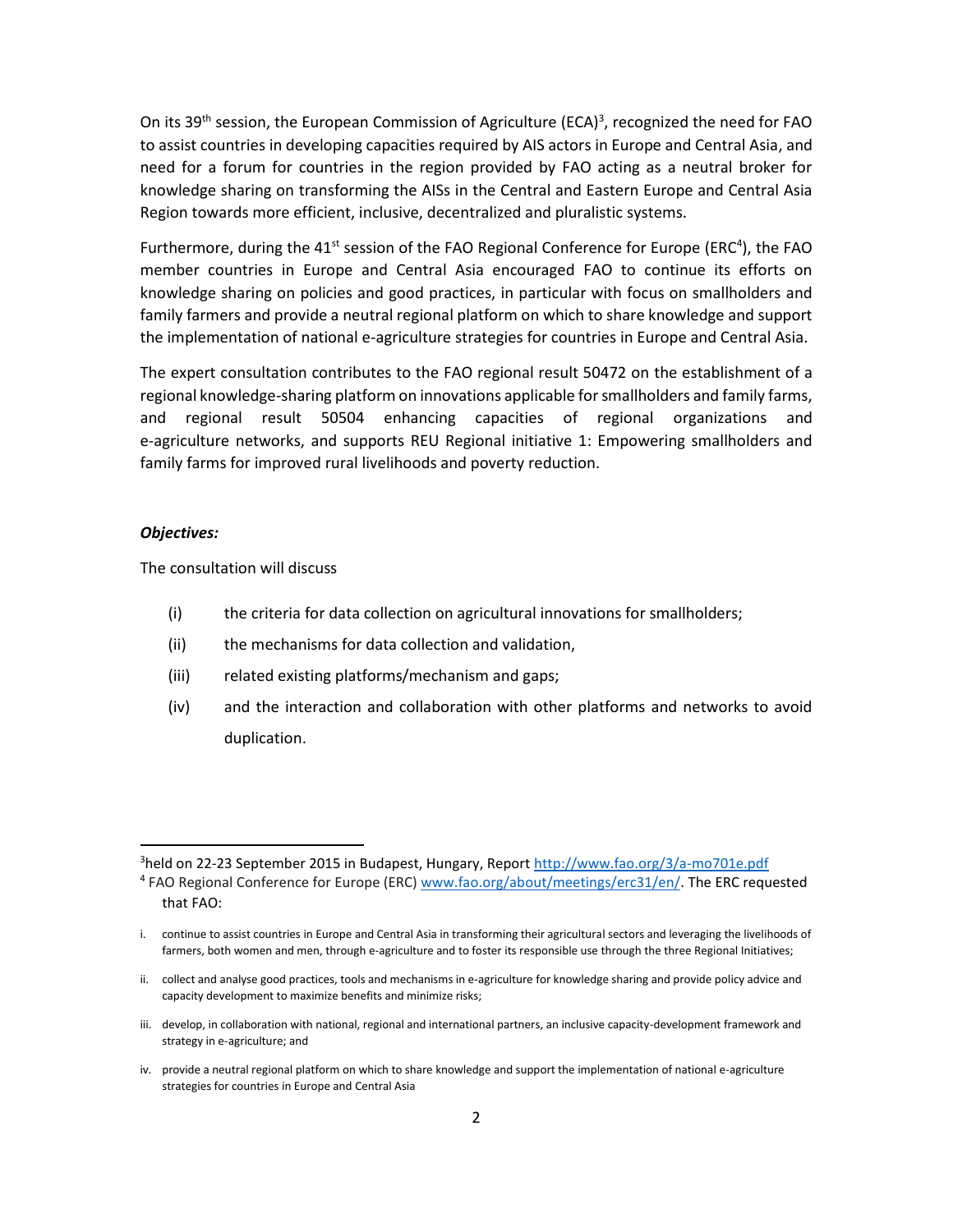More specifically, the expert consultation will:

- Elaborate and validate criteria for selection and data management of agricultural innovations, applicable for smallholders and family farms in Europe and Central Asia
- Identify and discuss relevant knowledge sharing platforms, identify gaps, define scope, parameters, and means of collaboration with other relevant platforms and networks in view of avoiding duplication of work
- Identify and present case studies for innovations for smallholders and family farms based on a country survey<sup>5</sup>
- **Strengthen the regional e-agriculture network and support the innovation platform**<sup>6</sup>
- Discuss the parameters of the regional observatory for e-agriculture innovations for stakeholders *and family farms and e-agriculture policies*
- Validate the review of the e-agriculture strategy guide for the region.

 5 Invited country experts will be requested to participate in a survey prior the consultation

 $6$  Refers to the ECA recommendation for a regional knowledge sharing platform for innovations, applicable for smallholders and family farms in Europe and Central Asia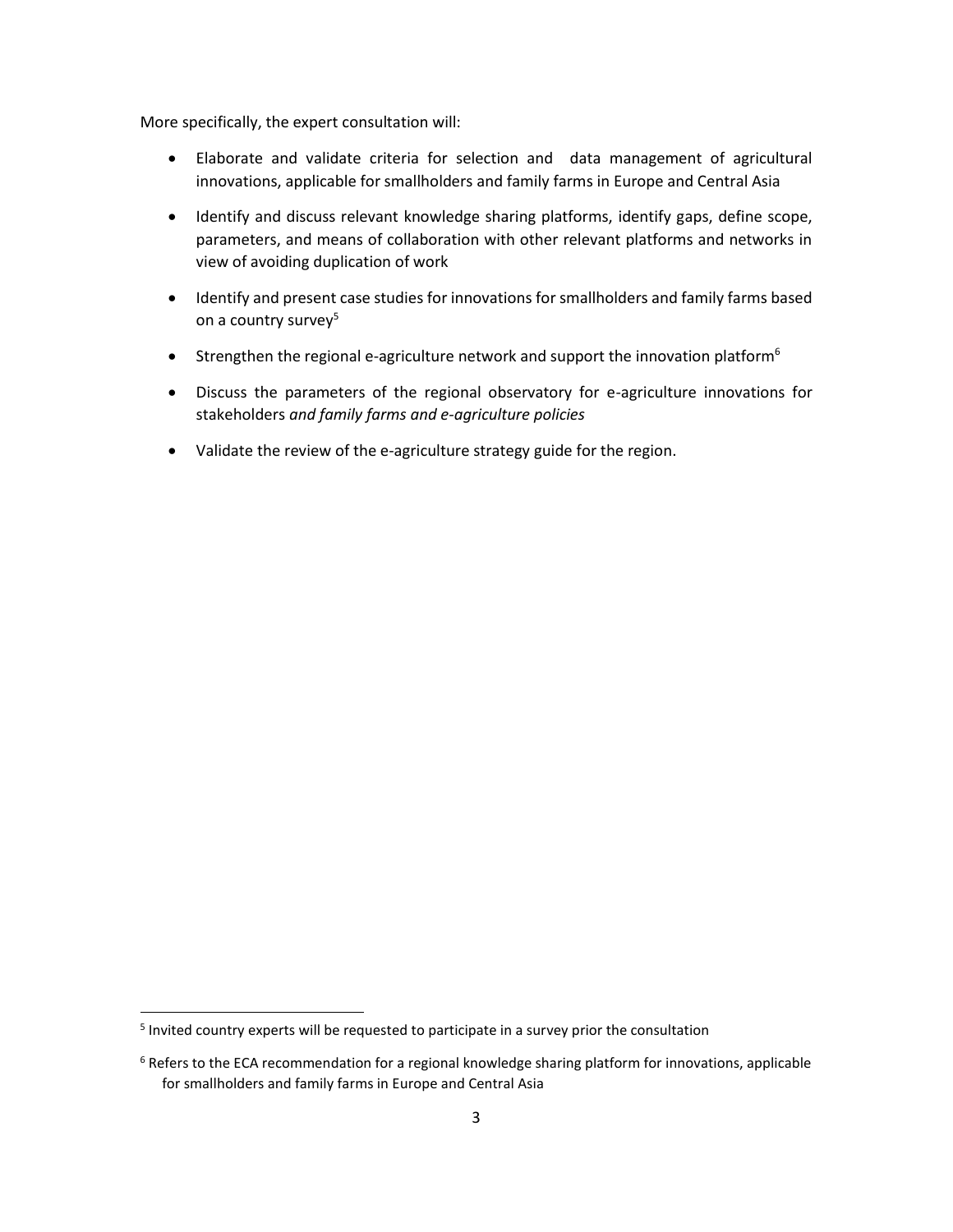# *Participants:*

AKI, Godollo University, Tirana Agricultural University, AGROWEB core group (+Albania, Kosovo, Macedonia and Turkey), CACAARI, CACFRAS, CACSIL (FAO-SEC), TECA/TAPipedia (AGDR –FAO-HQ), GODAN, GFAR, EIP

# *Expected outputs:*

- Clear value proposition for a new platform
- Criteria for selection and data management of agricultural innovations
- Scope, parameters of the platform, and means of collaboration with other relevant platforms and networks defined
- Initial collection of case studies and good practices (entries)
- Regional e-agriculture network with redefined scope, mandate, mode of operation, sustainability
- Regional observatory for e-agriculture innovations for stallholders and family farms and e-agriculture policies with redefined criteria for data collection and management
- e-agriculture strategy guide for the region commented and revised

# *Duration:* 3 ½ days

*Venue:* Budapest/ Gödöllő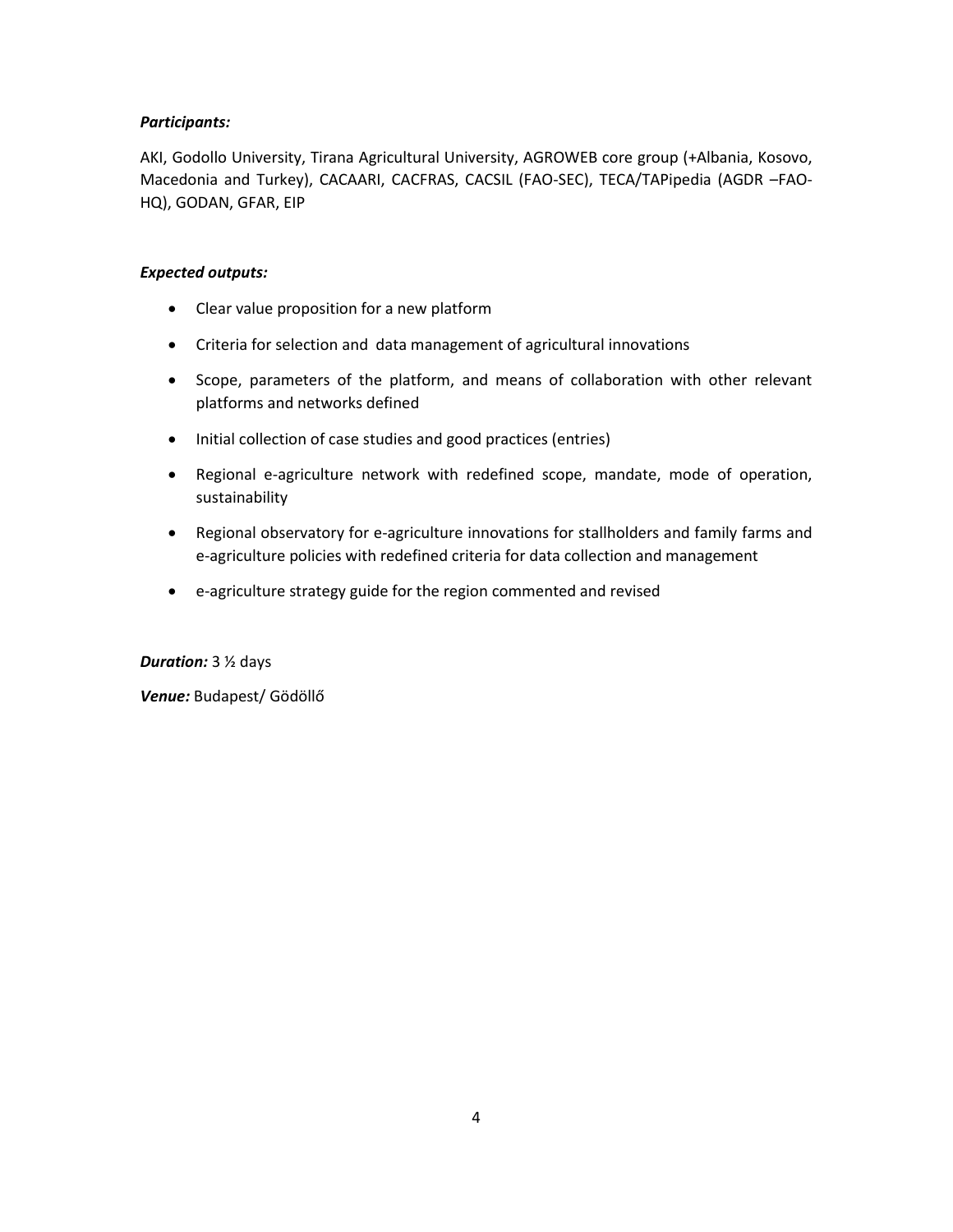#### *Programme:*

Session 1: Introduction

- Definitions
- Objectives
- Introduction of participants

#### Session 2: Criteria identification

- Paper on innovation criteria for smallholders and family farms (presentation)
- Paper on data collection, validation and management (presentation)
- Discussion on the criteria, scope and sustainability of the platform

# Session 3: Platforms and networks

- TECA
- AGROWEB 'reloaded"
- [CACILM](http://www.cacilm.org/en/)
- Family [farming knowledge platform](http://www.fao.org/family-farming/detail/en/c/339934/)
- TAPIPEDIA
- CACAARI
- GFRAS -CACFRAS
- SEASN South and Eastern European Advisors network
- E-agriculture

The session will present the platforms, discuss the possibilities for cooperation and conclude on the way forward.

# Session 4: E-agriculture network and observatory

The session will aim at strengthening the regional e-agriculture network and support the innovation platform while discussing the parameters of the **regional observatory for e-agriculture innovations for smallholders and family farms and e-agriculture policies**.

The e-agriculture experts are expected to review the e-agriculture strategy guide and propose amendments with respect to the needs in the region.

More particularly, the participants will discuss:

- 1) Regional observatory of e-agriculture by a strategic approach
	- A) How to identify a network of contributors (individuals and insititutions), and set up a clear workflow to update the information from the network (frequency, method, access, type of data)
	- B) Decide on whether to create or use the existing information management system which can use, aggregate different data sources (WB, ITU, UN, FAO) about ICTs and agriculture statistics enabling regular update of e-agriculture readiness index (e-AGRI index) .